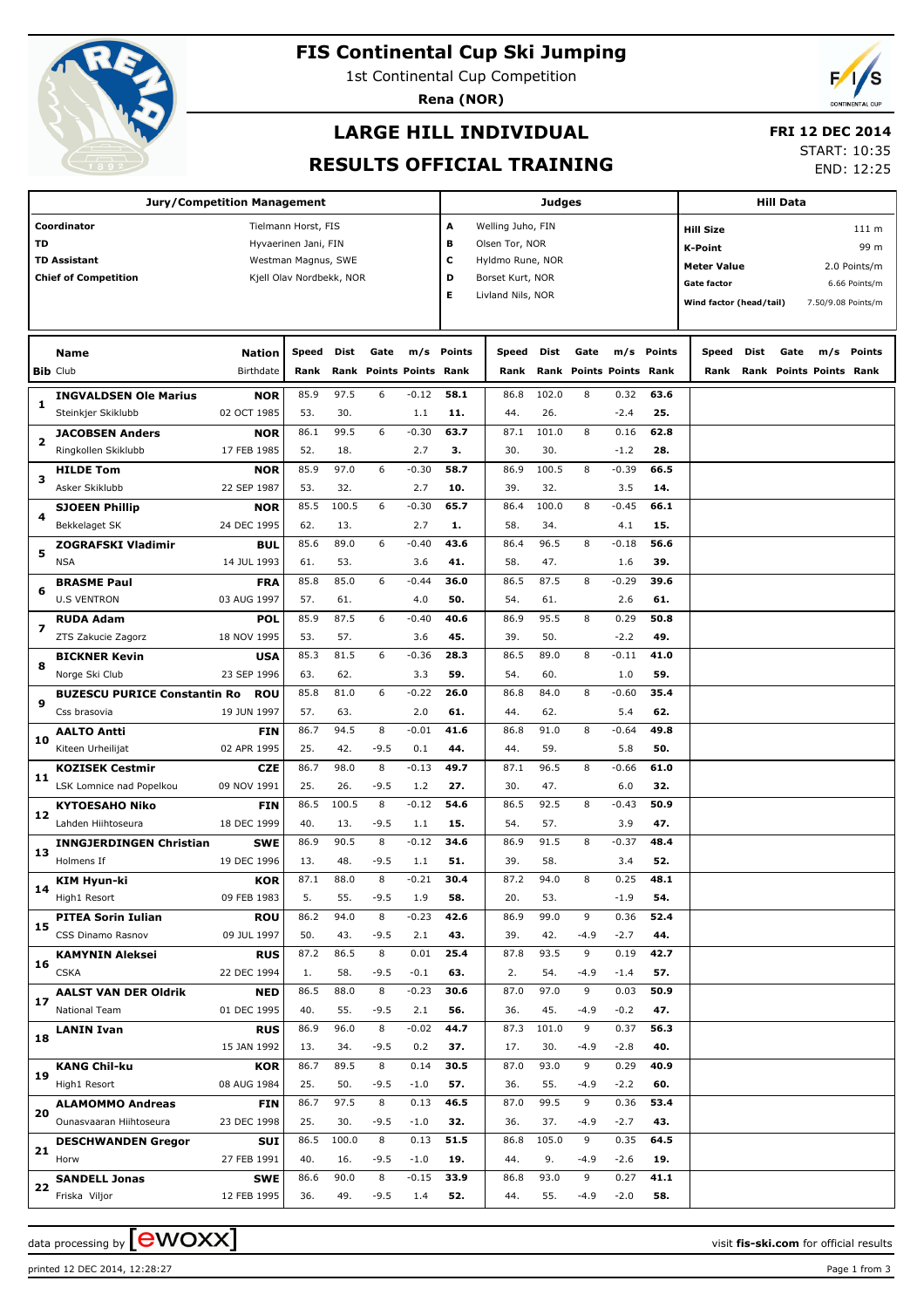

## **FIS Continental Cup Ski Jumping**

1st Continental Cup Competition

**Rena (NOR)**



# **LARGE HILL INDIVIDUAL**

 **FRI 12 DEC 2014**

#### **RESULTS OFFICIAL TRAINING**

START: 10:35 END: 12:25

|    | Name                         | <b>Nation</b> | Speed | Dist  | Gate                      |         | m/s Points | Speed | Dist  | Gate   |                         | m/s Points | Speed | Dist | Gate                    | m/s Points |
|----|------------------------------|---------------|-------|-------|---------------------------|---------|------------|-------|-------|--------|-------------------------|------------|-------|------|-------------------------|------------|
|    | <b>Bib Club</b>              | Birthdate     | Rank  | Rank  | <b>Points Points Rank</b> |         |            | Rank  |       |        | Rank Points Points Rank |            | Rank  |      | Rank Points Points Rank |            |
|    |                              |               | 86.8  | 92.0  | 8                         | $-0.10$ | 37.4       | 87.3  | 103.0 | 9      | 0.44                    | 59.8       |       |      |                         |            |
| 23 | <b>VESELOV Denis</b>         | <b>RUS</b>    |       |       |                           |         |            |       |       |        |                         |            |       |      |                         |            |
|    |                              | 03 FEB 1991   | 23.   | 46.   | $-9.5$                    | 0.9     | 48.        | 17.   | 21.   | $-4.9$ | $-3.3$                  | 35.        |       |      |                         |            |
| 24 | <b>NORDIN Carl</b>           | <b>SWE</b>    | 86.5  | 89.5  | 8                         | $-0.10$ | 32.4       | 86.9  | 97.0  | 9      | 0.38                    | 48.3       |       |      |                         |            |
|    | IF Friska Viljor             | 23 DEC 1989   | 40.   | 50.   | $-9.5$                    | 0.9     | 54.        | 39.   | 45.   | $-4.9$ | $-2.8$                  | 53.        |       |      |                         |            |
| 25 | <b>ANTONISSEN Lars</b>       | <b>NED</b>    | 86.9  | 85.5  | 8                         | $-0.32$ | 26.4       | 87.7  | 99.5  | 9      | 0.49                    | 52.4       |       |      |                         |            |
|    | <b>National Team</b>         | 31 JUL 1995   | 13.   | 60.   | $-9.5$                    | 2.9     | 60.        | 3.    | 37.   | $-4.9$ | $-3.7$                  | 44.        |       |      |                         |            |
|    | <b>BERGQUIST Hans Petter</b> | <b>NOR</b>    | 86.9  | 98.5  | 8                         | $-0.20$ | 51.3       | 87.5  | 103.5 | 9      | 0.18                    | 62.8       |       |      |                         |            |
| 26 | Aurskog Finstadbru           | 20 JAN 1994   | 13.   | 23.   | $-9.5$                    | 1.8     | 21.        | 10.   | 19.   | $-4.9$ | $-1.3$                  | 28.        |       |      |                         |            |
|    | <b>MIETUS Krzysztof</b>      | <b>POL</b>    | 86.9  | 96.0  | 8                         | $-0.04$ | 44.9       | 87.6  | 102.5 | 9      | 0.23                    | 60.4       |       |      |                         |            |
| 27 | AZS Zakopane                 | 08 MAR 1991   | 13.   | 34.   | $-9.5$                    | 0.4     | 36.        | 7.    | 24.   | $-4.9$ | $-1.7$                  | 34.        |       |      |                         |            |
|    | <b>STURSA Vojtech</b>        | <b>CZE</b>    | 86.5  | 94.0  | 8                         | 0.01    | 40.4       | 86.8  | 95.5  | 9      | 0.34                    | 45.5       |       |      |                         |            |
| 28 | Dukla Liberec                | 03 AUG 1995   | 40.   | 43.   | $-9.5$                    | $-0.1$  | 46.        | 44.   | 50.   | $-4.9$ | $-2.6$                  | 55.        |       |      |                         |            |
|    | <b>MAYER Nicolas</b>         | <b>FRA</b>    | 86.7  | 96.0  | 8                         | $-0.01$ | 44.6       | 87.6  | 104.0 | 9      | 0.18                    | 63.8       |       |      |                         |            |
| 29 | Courchevel                   | 06 OCT 1990   | 25.   | 34.   | $-9.5$                    | 0.1     | 38.        | 7.    | 14.   | $-4.9$ | $-1.3$                  | 24.        |       |      |                         |            |
|    |                              |               |       |       |                           |         |            |       |       |        |                         |            |       |      |                         |            |
| 30 | <b>HALVORSEN Espen Enger</b> | <b>NOR</b>    | 87.2  | 104.0 | 8                         | 0.11    | 59.7       | 87.5  | 103.0 | 9      | 0.03                    | 62.9       |       |      |                         |            |
|    | Eidsvold Vaerk Skiklubb      | 10 MAY 1990   | 1.    | 6.    | $-9.5$                    | $-0.8$  | 7.         | 10.   | 21.   | $-4.9$ | $-0.2$                  | 27.        |       |      |                         |            |
| 31 | <b>TOROK Eduard</b>          | <b>ROU</b>    | 86.3  | 99.0  | 8                         | 0.12    | 49.6       |       |       |        |                         |            |       |      |                         |            |
|    | CSS Dinamo Rasnov            | 02 MAY 1997   | 47.   | 21.   | $-9.5$                    | $-0.9$  | 28.        |       |       |        |                         |            |       |      |                         |            |
|    | <b>JOHANSSON Robert</b>      | <b>NOR</b>    | 86.6  | 98.5  | 8                         | $-0.15$ | 50.9       | 87.2  | 101.5 | 9      | 0.12                    | 59.2       |       |      |                         |            |
| 32 | Soere Aal IL                 | 23 MAR 1990   | 36.   | 23.   | -9.5                      | 1.4     | 22.        | 20.   | 28.   | $-4.9$ | $-0.9$                  | 36.        |       |      |                         |            |
|    | <b>JUSTIN Rok</b>            | <b>SLO</b>    | 85.9  | 89.0  | 8                         | $-0.21$ | 32.4       | 86.6  | 99.5  | 9      | 0.22                    | 54.5       |       |      |                         |            |
| 33 | SSD Stol Zirovnica           | 06 APR 1993   | 53.   | 53.   | $-9.5$                    | 1.9     | 54.        | 53.   | 37.   | $-4.9$ | $-1.6$                  | 41.        |       |      |                         |            |
|    | <b>FORFANG Johann Andre</b>  | <b>NOR</b>    | 86.9  | 105.0 | 8                         | $-0.14$ | 63.8       | 87.7  | 109.0 | 9      | 0.37                    | 72.3       |       |      |                         |            |
| 34 | Tromsoe Skiklubb             | 04 JUL 1995   | 13.   | 3.    | $-9.5$                    | 1.3     | 2.         | 3.    | 2.    | $-4.9$ | $-2.8$                  | 5.         |       |      |                         |            |
| 35 | <b>RHOADS William</b>        | <b>USA</b>    | 87.0  | 92.5  | 8                         | $-0.09$ | 38.3       | 87.7  | 104.0 | 9      | 0.28                    | 63.0       |       |      |                         |            |
|    | <b>UOP Sports Clubs</b>      |               | 8.    | 45.   | $-9.5$                    | 0.8     | 47.        | 3.    |       |        |                         |            |       |      |                         |            |
|    |                              | 08 JUN 1995   |       |       |                           |         |            |       | 14.   | $-4.9$ | $-2.1$                  | 26.        |       |      |                         |            |
| 36 | <b>CIKL Martin</b>           | <b>CZE</b>    | 87.1  | 98.0  | 8                         | $-0.22$ | 50.5       | 87.9  | 104.5 | 9      | 0.14                    | 65.1       |       |      |                         |            |
|    | Dukla Liberec                | 17 AUG 1987   | 5.    | 26.   | -9.5                      | 2.0     | 25.        | 1.    | 12.   | $-4.9$ | $-1.0$                  | 18.        |       |      |                         |            |
| 37 | <b>EGLOFF Luca</b>           | <b>SUI</b>    | 86.7  | 96.0  | 8                         | $-0.34$ | 47.6       | 87.2  | 99.5  | 9      | 0.22                    | 54.5       |       |      |                         |            |
|    | Grabserberg                  | 06 JUN 1995   | 25.   | 34.   | $-9.5$                    | 3.1     | 31.        | 20.   | 37.   | $-4.9$ | $-1.6$                  | 41.        |       |      |                         |            |
|    | <b>HUBER Daniel</b>          | <b>AUT</b>    | 86.3  | 95.5  | 8                         | $-0.05$ | 44.0       | 87.2  | 103.5 | 9      | 0.29                    | 61.9       |       |      |                         |            |
| 38 | SC Seekirchen-Salzburg       | 02 JAN 1993   | 47.   | 40.   | -9.5                      | 0.5     | 40.        | 20.   | 19.   | $-4.9$ | $-2.2$                  | 30.        |       |      |                         |            |
|    | <b>WINTER Paul</b>           | <b>GER</b>    | 85.7  | 89.5  | 8                         | $-0.14$ | 32.8       | 86.4  | 95.0  | 9      | 0.28                    | 45.0       |       |      |                         |            |
| 39 | SC Willingen                 | 05 OCT 1997   | 60.   | 50.   | $-9.5$                    | 1.3     | 53.        | 58.   | 52.   | $-4.9$ | $-2.1$                  | 56.        |       |      |                         |            |
|    | <b>GRANERUD Halvor Egner</b> | NOR           |       |       |                           |         |            |       |       |        |                         |            |       |      |                         |            |
| 40 | Asker Skiklubb               | 29 MAY 1996   |       |       |                           |         |            |       |       |        |                         |            |       |      |                         |            |
|    | <b>FAIRALL Nicholas</b>      | <b>USA</b>    | 86.7  | 91.0  | 8                         | $-0.28$ | 37.0       | 87.2  | 96.0  | 9      | 0.08                    | 48.5       |       |      |                         |            |
| 41 | Andover Outing Club          | 06 JUL 1989   | 25.   | 47.   | $-9.5$                    | 2.5     | 49.        | 20.   | 49.   | $-4.9$ | $-0.6$                  | 51.        |       |      |                         |            |
|    |                              |               |       | 86.0  | 8                         | $-0.16$ | 26.0       | 87.1  | 97.5  |        | 0.12                    | 51.2       |       |      |                         |            |
| 42 | <b>MAYLAENDER Dominik</b>    | <b>GER</b>    | 86.3  |       |                           |         |            |       |       | 9      |                         |            |       |      |                         |            |
|    | SC Degenfeld                 | 20 MAR 1995   | 47.   | 59.   | $-9.5$                    | 1.5     | 61.        | 30.   | 44.   | $-4.9$ | $-0.9$                  | 46.        |       |      |                         |            |
| 43 | <b>FETTNER Manuel</b>        | <b>AUT</b>    | 86.7  | 103.5 | 8                         | $-0.03$ | 59.8       | 87.5  | 109.5 | 9      | 0.11                    | 75.3       |       |      |                         |            |
|    | SV Innsbruck-Bergisel-Tirol  | 17 JUN 1985   | 25.   | 7.    | $-9.5$                    | 0.3     | 5.         | 10.   | 1.    | $-4.9$ | $-0.8$                  | 1.         |       |      |                         |            |
| 44 | <b>HVALA Jaka</b>            | <b>SLO</b>    | 86.6  | 96.0  | 8                         | 0.00    | 44.5       | 87.2  | 104.0 | 9      | 0.14                    | 64.1       |       |      |                         |            |
|    | Ssk Ponikve                  | 15 JUL 1993   | 36.   | 34.   | $-9.5$                    | 0.0     | 39.        | 20.   | 14.   | $-4.9$ | $-1.0$                  | 23.        |       |      |                         |            |
|    | <b>TOLLINGER Elias</b>       | <b>AUT</b>    | 86.7  | 96.5  | 8                         | 0.05    | 45.1       | 87.7  | 106.0 | 9      | 0.26                    | 67.1       |       |      |                         |            |
| 45 | SV Innsbruck-Bergisel-Tirol  | 25 MAR 1995   | 25.   | 33.   | $-9.5$                    | $-0.4$  | 35.        | 3.    | 5.    | $-4.9$ | $-2.0$                  | 13.        |       |      |                         |            |
|    | <b>SOEBERG Sigurd Nymoen</b> | <b>NOR</b>    | 86.5  | 101.0 | 8                         | 0.13    | 53.5       | 87.2  | 105.5 | 9      | 0.31                    | 65.8       |       |      |                         |            |
| 46 | Furnes Skiloperlag           | 31 AUG 1994   | 40.   | 11.   | $-9.5$                    | $-1.0$  | 16.        | 20.   | 8.    | $-4.9$ | $-2.3$                  | 17.        |       |      |                         |            |
|    | <b>BIEGUN Krzysztof</b>      | <b>POL</b>    | 87.0  | 98.0  | 8                         | 0.27    | 46.5       | 87.6  | 101.5 | 9      | 0.18                    | 58.8       |       |      |                         |            |
| 47 | SS-R LZS Sokol Szczyrk       | 21 MAY 1994   | 8.    | 26.   | $-9.5$                    | $-2.0$  | 32.        | 7.    | 28.   | $-4.9$ | $-1.3$                  | 38.        |       |      |                         |            |
|    |                              | <b>SUI</b>    | 86.7  | 101.0 | 8                         | 0.19    | 53.1       | 87.4  | 106.0 | 9      | 0.05                    | 68.7       |       |      |                         |            |
| 48 | <b>PEIER Killian</b>         |               |       |       |                           |         |            |       |       |        |                         |            |       |      |                         |            |
|    | Vallee du Joux               | 28 MAR 1995   | 25.   | 11.   | $-9.5$                    | $-1.4$  | 17.        | 14.   | 5.    | $-4.9$ | $-0.4$                  | 10.        |       |      |                         |            |

printed 12 DEC 2014, 12:28:27 Page 2 from 3

data processing by **CWOXX** and  $\overline{A}$  wisit **fis-ski.com** for official results